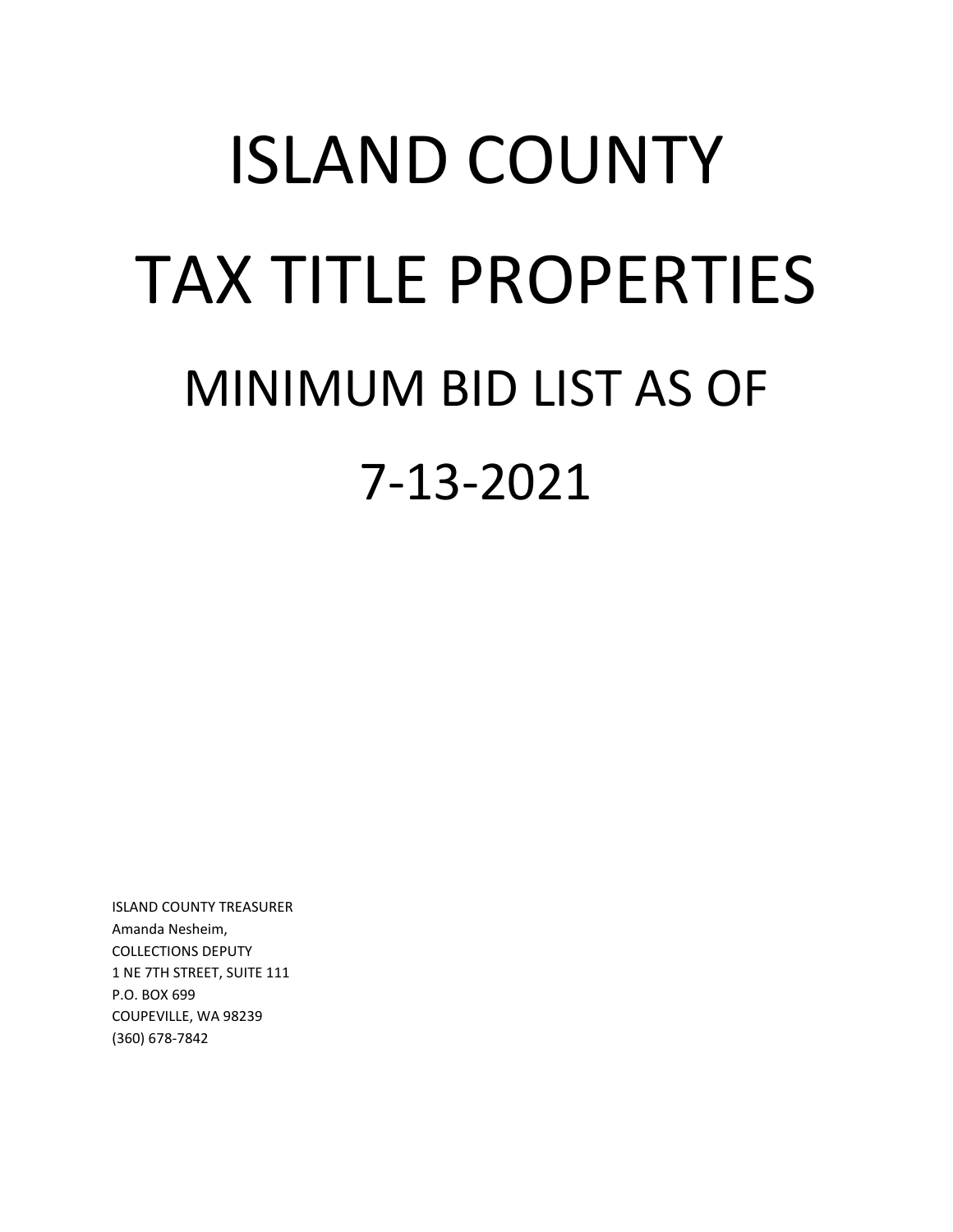The land referred to herein is situated in the County of Island, State of Washington, and is described as follows:

The Northwest quarter of the Northeast quarter of Section 9, Township 32 North, Range 1 East of the Willamette Meridian.

EXCEPT the county road known as Fort Nugent road along the North line thereof;

ALSO EXCEPT that portion of said Northwest quarter of the Northeast quarter lying within the Plat of Waterloo Acres, Division No. 1 according to the plat thereof recorded in Volume 10 of Plats, pages 81 and 82, records of Island County Washington;

ALSO EXCEPT that portion of said Northwest quarter of the Northeast quarter lying Westerly and Southerly of the following described line;

Beginning at the Northwest corner of the Northwest quarter of the Northeast quarter of Section 9, Township 32 North, Range 1, East of the Willamette Meridian; thence South 89º49'22" East a distance of 478.49 feet to the true point of beginning of the herein described line; thence South 0º10'38" West 61.46 feet; thence South 70º29'04" East 237.00 feet; thence South 17º56'38" East 105.46 feet; thence South 29º36'10" West 103.26 feet; thence South 26º50'56" West 156.07 feet; thence South 57º25'15" West 147.72 feet; thence South 32º25'40" West 198.78 feet; thence South 35º06'29" West 213.49 feet; thence South 54º38'08" East 152.52 feet; thence South 8º59'35" East 120.38 feet; thence South 19º01'59" West 24.62 feet; thence South 78º04'56" West 18.52 feet; thence South 89º51'47" East 79.23 feet to the West line of the plat of Waterloo Acres, Division No. 1 according to the plat recorded in Volume 10 of Plats, pages 81 and 82, records of Island County, Washington and the terminus of said line. EXCEPT portion deeded to Island County by deed recorded under Auditor's File No. 395549. Situate in the County of Island, State of Washington.

**STREET ADDRESS:** NONE

**MINIMUM BID: \$1,980.00**

**ASSESSED VALUE:** \$450.00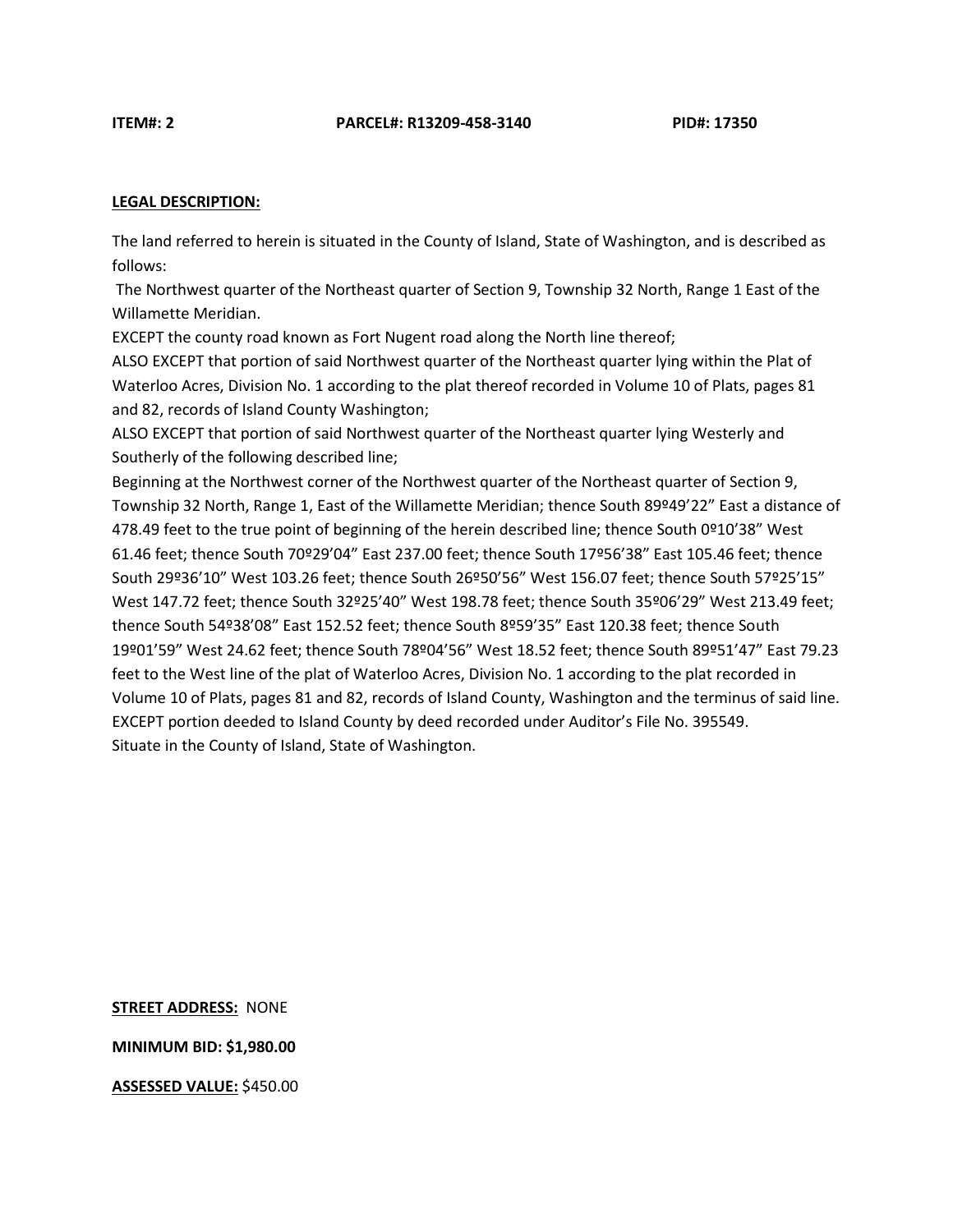The land referred to herein is situated in the County of Island, State of Washington, and is described as follows:

Lots 2, 3, 4, 5, 24, and 26, MAPLE COVE, according to the plat thereof recorded in Volume 2 of Plats, page 30, records of Island County, Washington;

Except that portion of Lot 5, described as follows:

Beginning at the South corner between Lots 5 and 20, said plat of Maple Cove; thence Easterly 30 feet along the lot line between Lots 5 and 6; thence Northerly 50 feet parallel to the lot line between Lots 5 and 20; thence Westerly 30 feet parallel to the lot line between Lots 5 and 6; thence Southerly to the point of beginning.

Situate in Island County, State of Washington

**STREET ADDRESS:** NONE

**MINIMUM BID: \$1,918.23**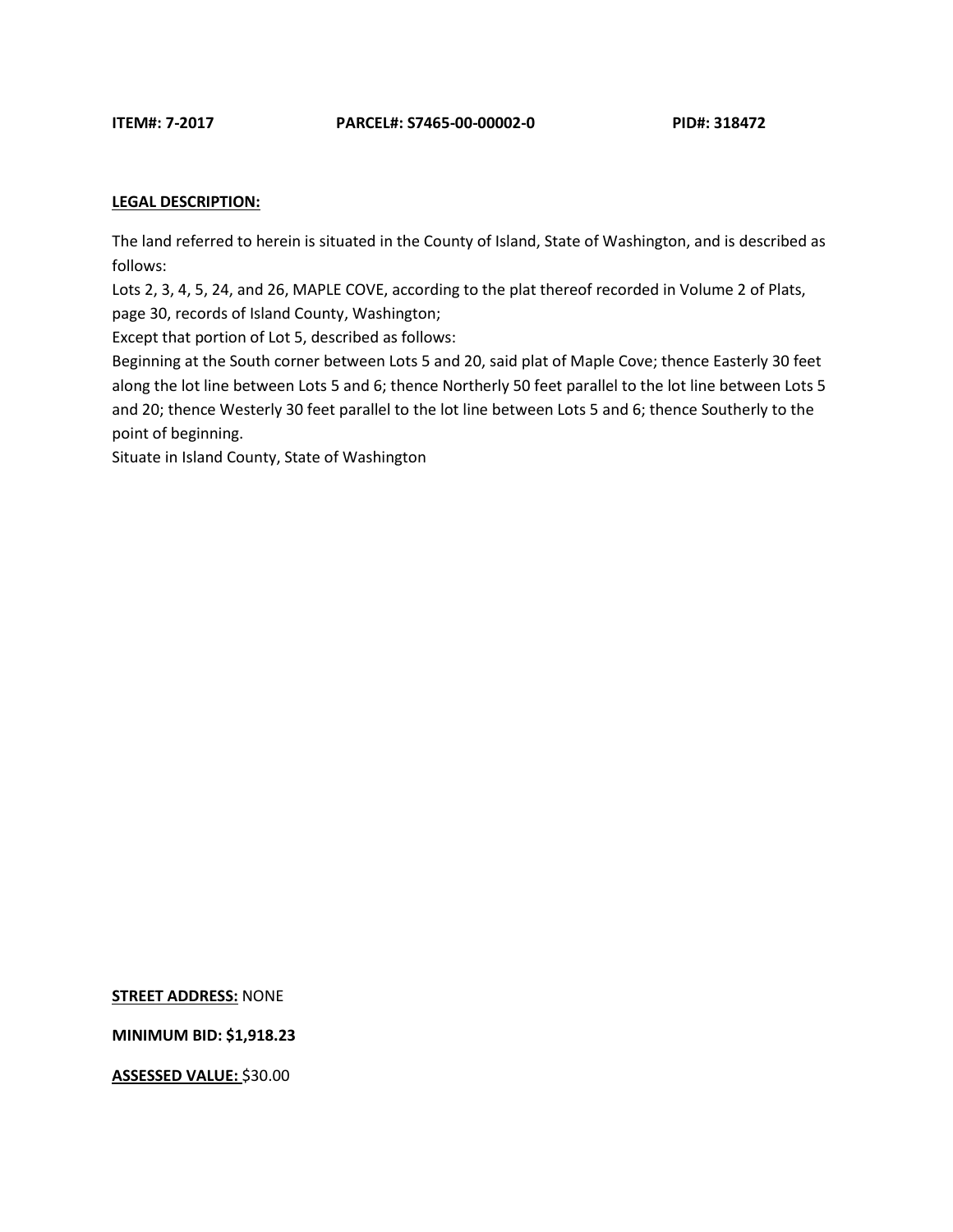The land referred to herein is situated in the County of Island, State of Washington, and is described as follows:

Tract B, USELESS BAY BEACH AND COUNTRY CLUB, DIVISION NO. 7, according to plat recorded in Volume 8 of Plats, pages 68-71, records of Island County, Washington. Situate in the County of Island, State of Washington.

**STREET ADDRESS:** NONE

**MINIMUM BID: \$20,503.13**

**ASSESSED VALUE:** \$4,590.00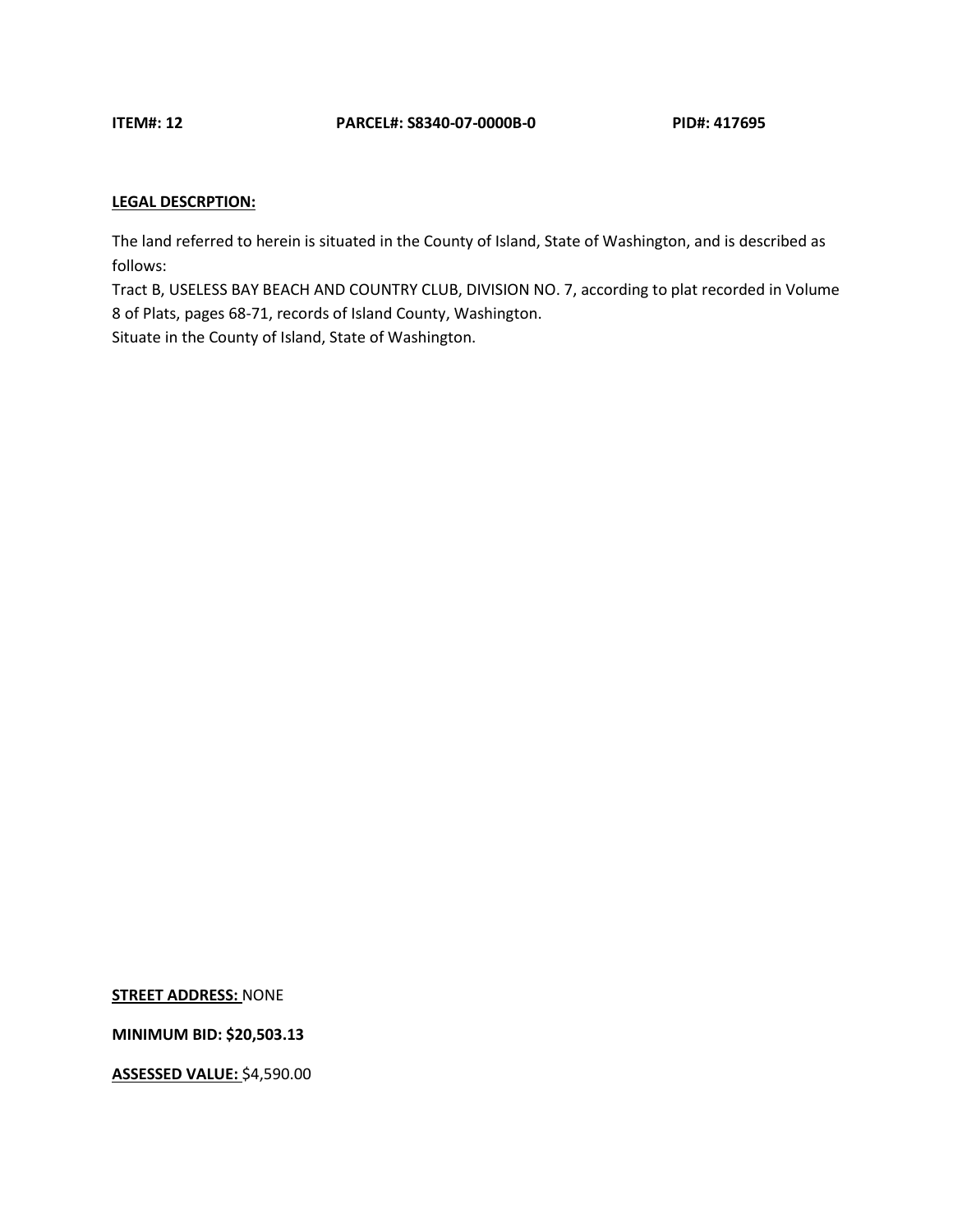The land referred to herein is situated in the county of Island, State of Washington, and is described as follows:

Beginning at the Southwest corner of said Northeast Quarter of the Southeast Quarter; thence North a distance of 462 feet; thence east a distance of 231 feet; thence South a distance of 429 feet; thence East a distance of 231 feet; thence South a distance of 33 feet; thence West a distance of 462 feet to the True Point of Beginning.

EXCEPT the North 396 feet of the West 231 feet thereof.

Situate in Island County, Washington.

**STREET ADDRESS:** NONE

**MINIMUM BID: \$4,197.27**

**ASSESSED VALUE:** \$450.00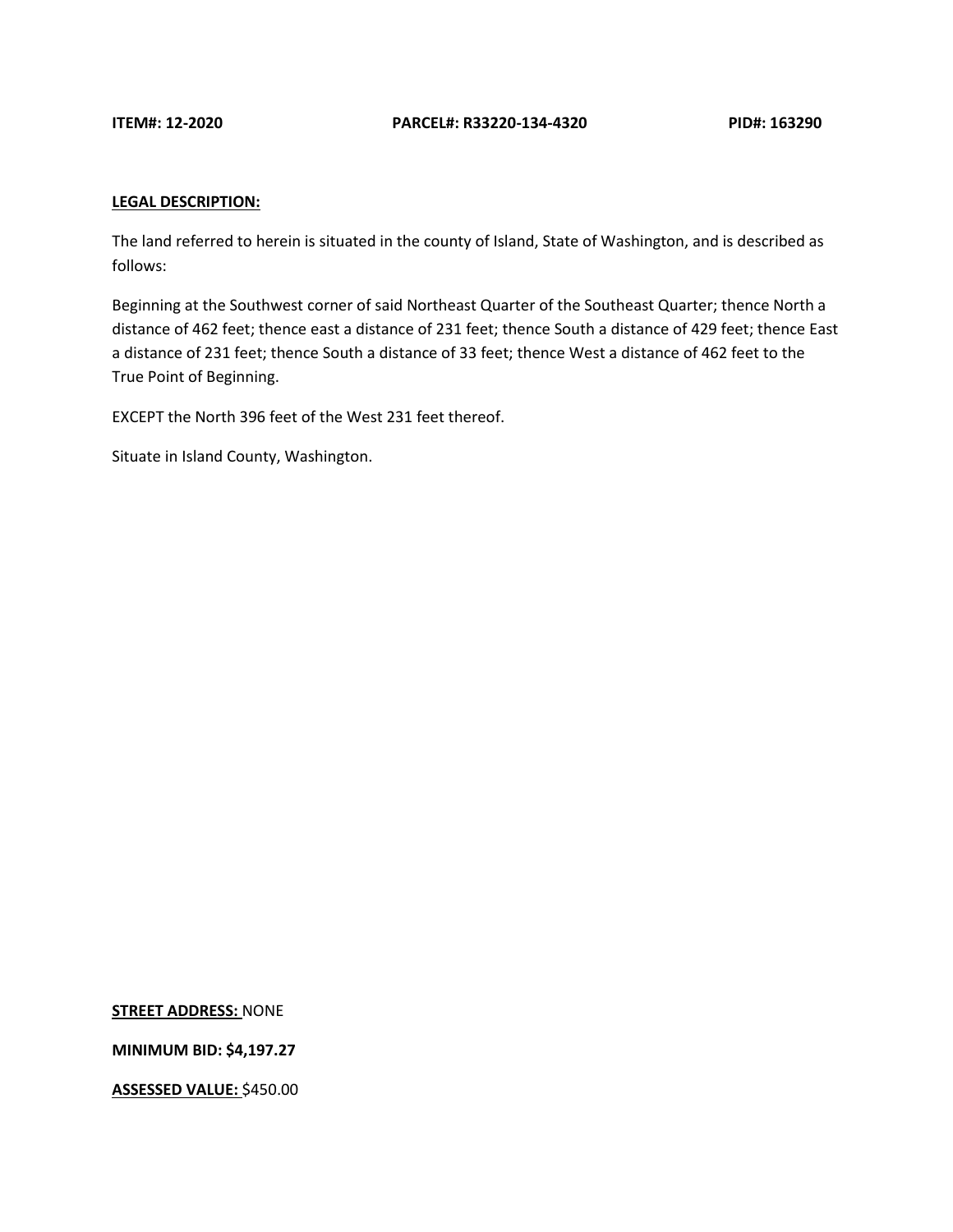The land referred to herein is situated in the County of Island, State of Washington, and is described as follows:

Lot 94, Plat of Useless Bay Beach and Country Club, Division No. 7, according to plat recorded in Volume 8 of Plats, pages 68 through 71, records of Island County, Washington. Situate in the County of Island, State of Washington.

**STREET ADDRESS:** Soundview Drive, Langley, WA 98260

**MINIMUM BID: \$3,565.54**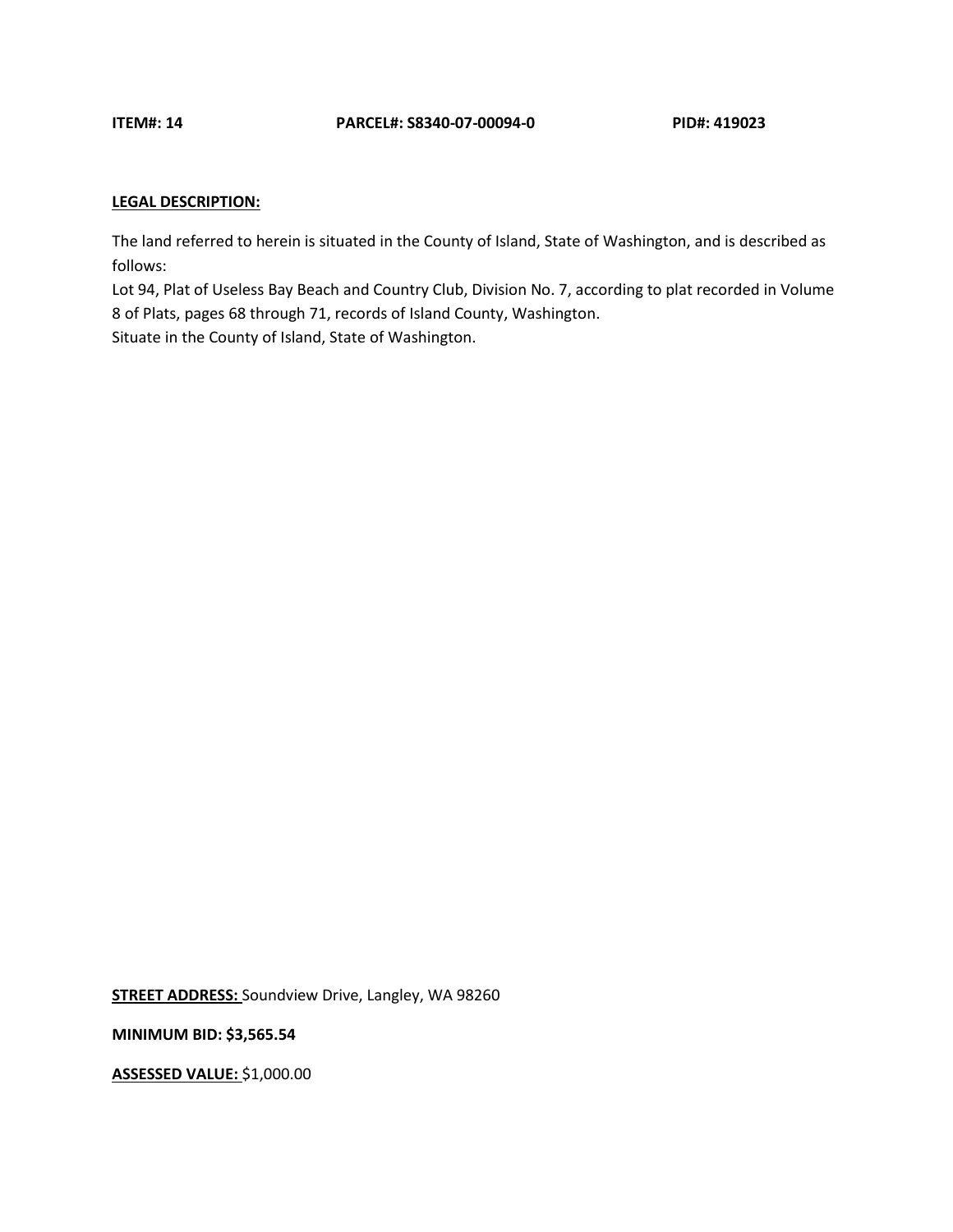The land referred to herein is situated in the County of Island, State of Washington, and is described as follows:

Lot 21, Bush Point Shores Division No. 4, as recorded in Volume 9 of Plats, page 72, records of Island County, Washington.

Situate in the County of Island, State of Washington.

**STREET ADDRESS:** Susana Dr. Freeland, WA 98249

**MINIMUM BID: \$3,854.43**

**ASSESSED VALUE:** \$450.00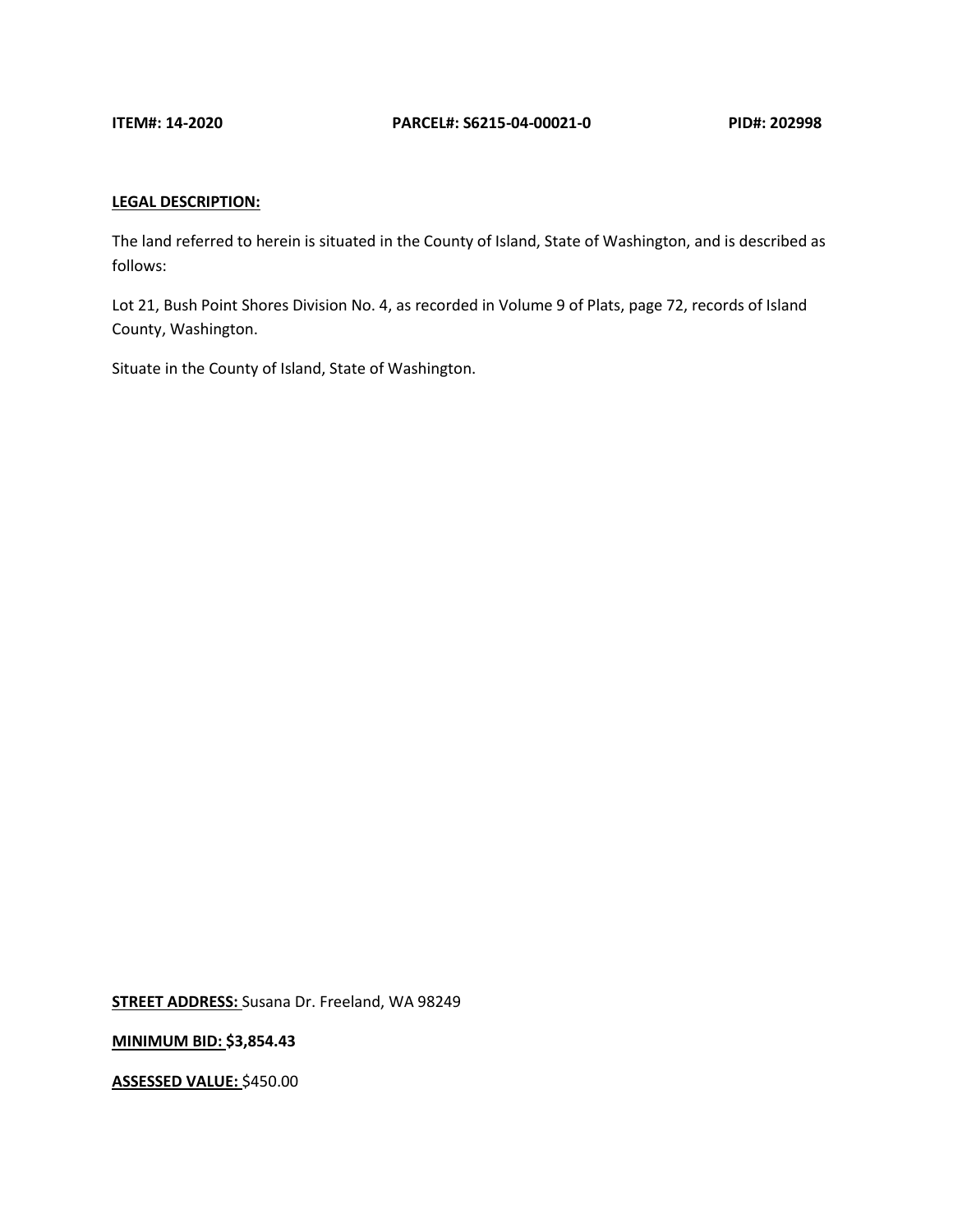The land referred to herein is situated in the County of Island, State of Washington, and is described as follows:

Lot 95, Plat of Useless Bay Beach and Country Club, Division No. 7, according to plat recorded in Volume 8 of Plats, pages 68 through 71, records of Island County, Washington. Situate in the County of Island, State of Washington.

**STREET ADDRESS:** Soundview Dr. Langley, WA 98260

**MINIMUM BID: \$2,630.18**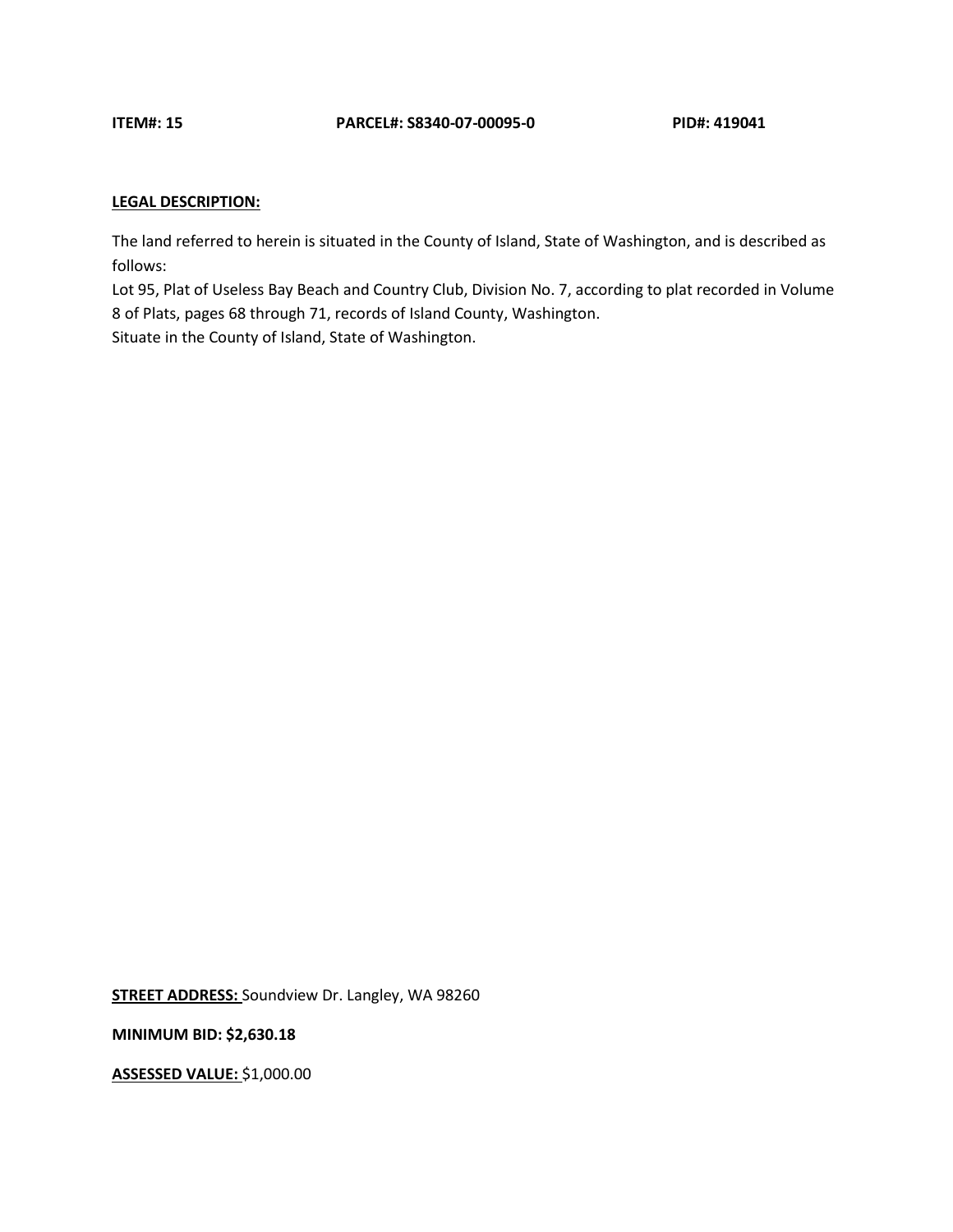The land referred to herein is situated in the County of Island, State of Washington, and is described as follows:

Lot 96, Plat of Useless Bay Beach and Country Club, Division No. 7, according to plat recorded in Volume 8 of Plats, pages 68 through 71, records of Island County, Washington. Situate in the County of Island, State of Washington.

**STREET ADDRESS:** Soundview Dr. Langley, WA 98260

**MINIMUM BID: \$2,591.39**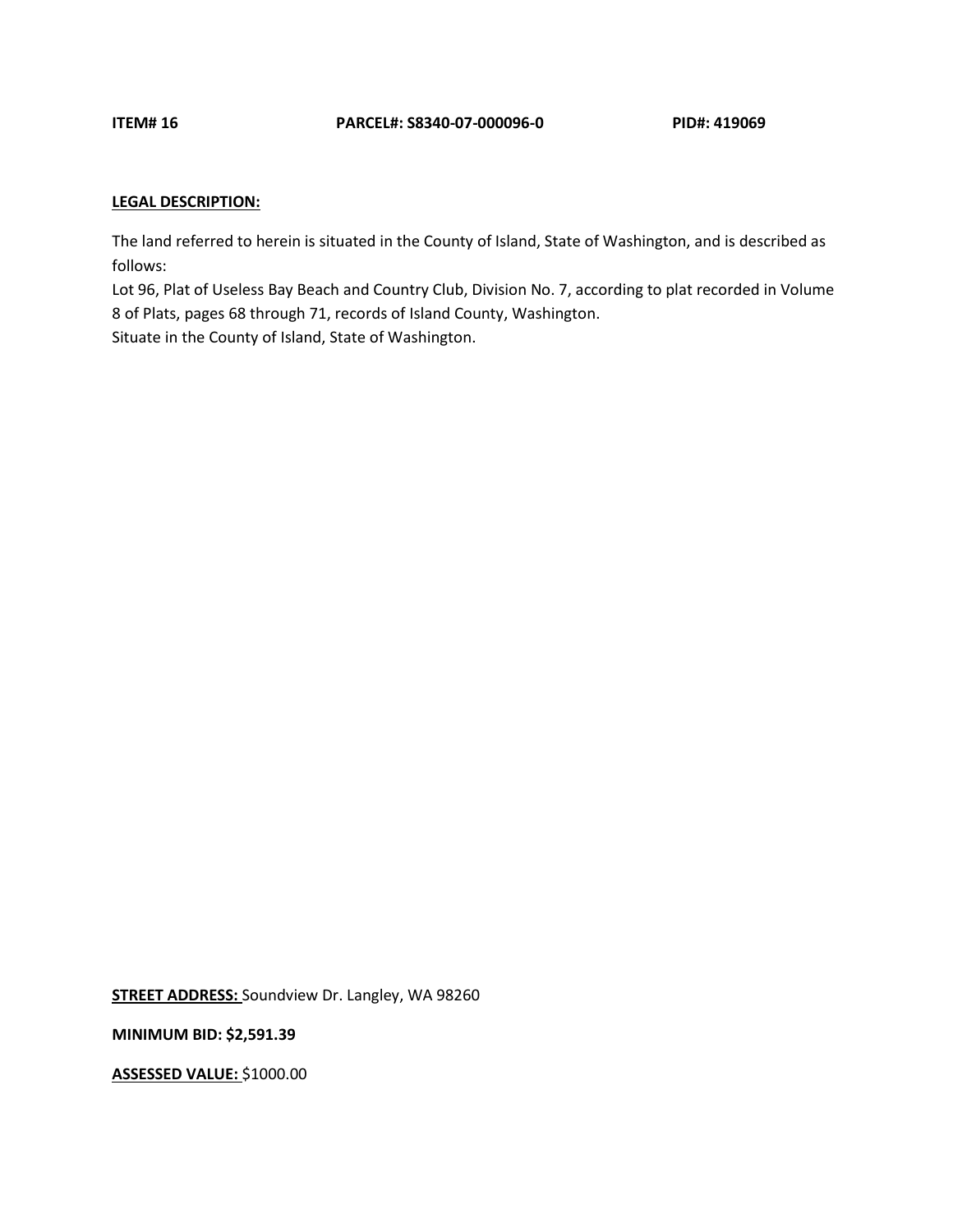The land referred to herein is situated in the County of Island, State of Washington, and is described as follows:

Lot 97, Plat of Useless Bay Beach and Country Club, Division No. 7, according to plat recorded in Volume 8 of Plats, pages 68 through 71, records of Island County, Washington. Situate in the County of Island, State of Washington.

**STREET ADDRESS:** Soundview Dr. Langley, WA 98260

**MINIMUM BID: \$2,971.05**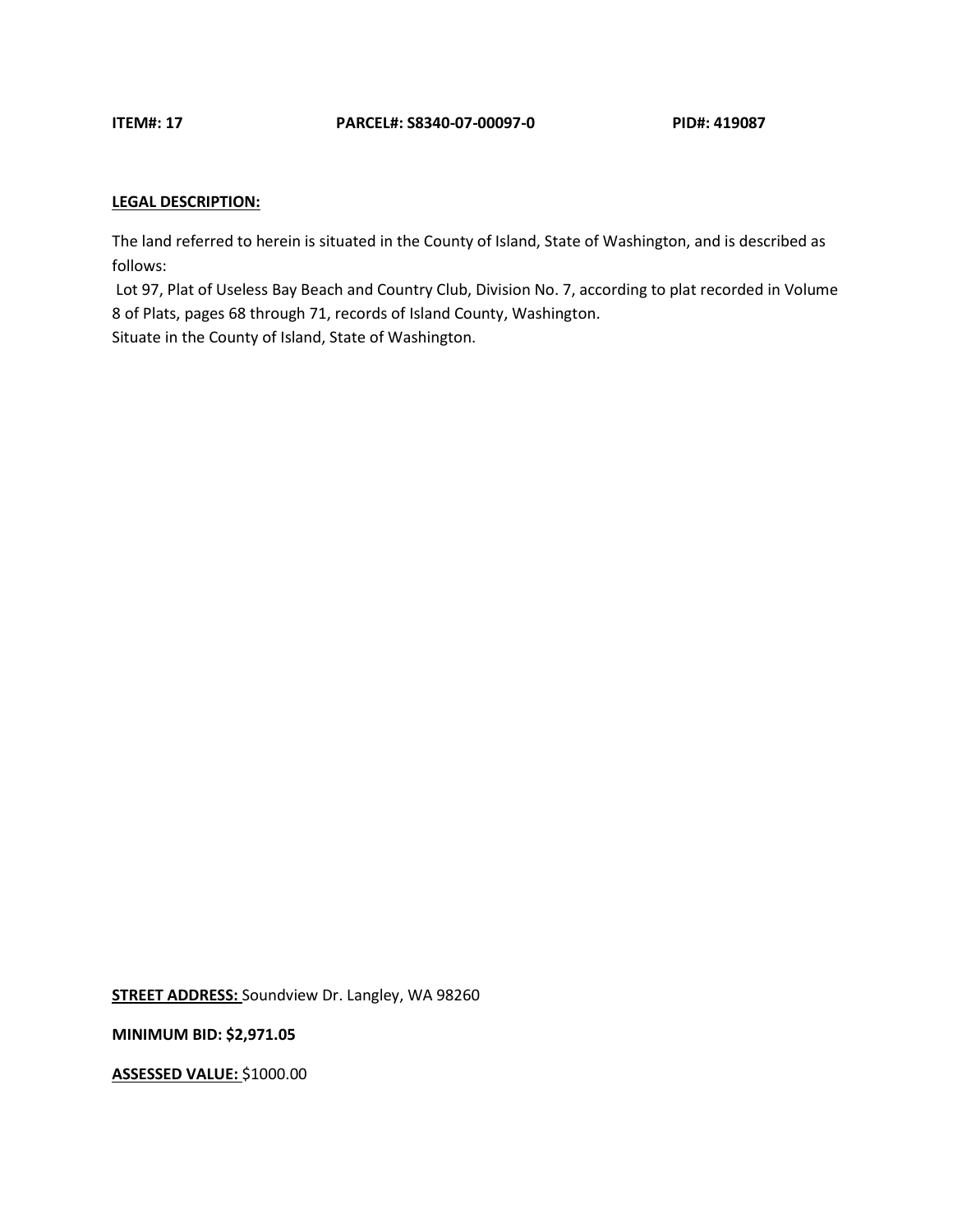The land referred to herein is situated in the County of Island, State of Washington, and is described as follows:

Lot 98, Plat of Useless Bay Beach and Country Club, Division No. 7, according to plat recorded in Volume 8 of Plats, pages 68 through 71, records of Island County, Washington. Situate in the County of Island, State of Washington.

**STREET ADDRESS:** Soundview Dr. Langley, WA 98260

**MINIMUM BID: \$2,952.29**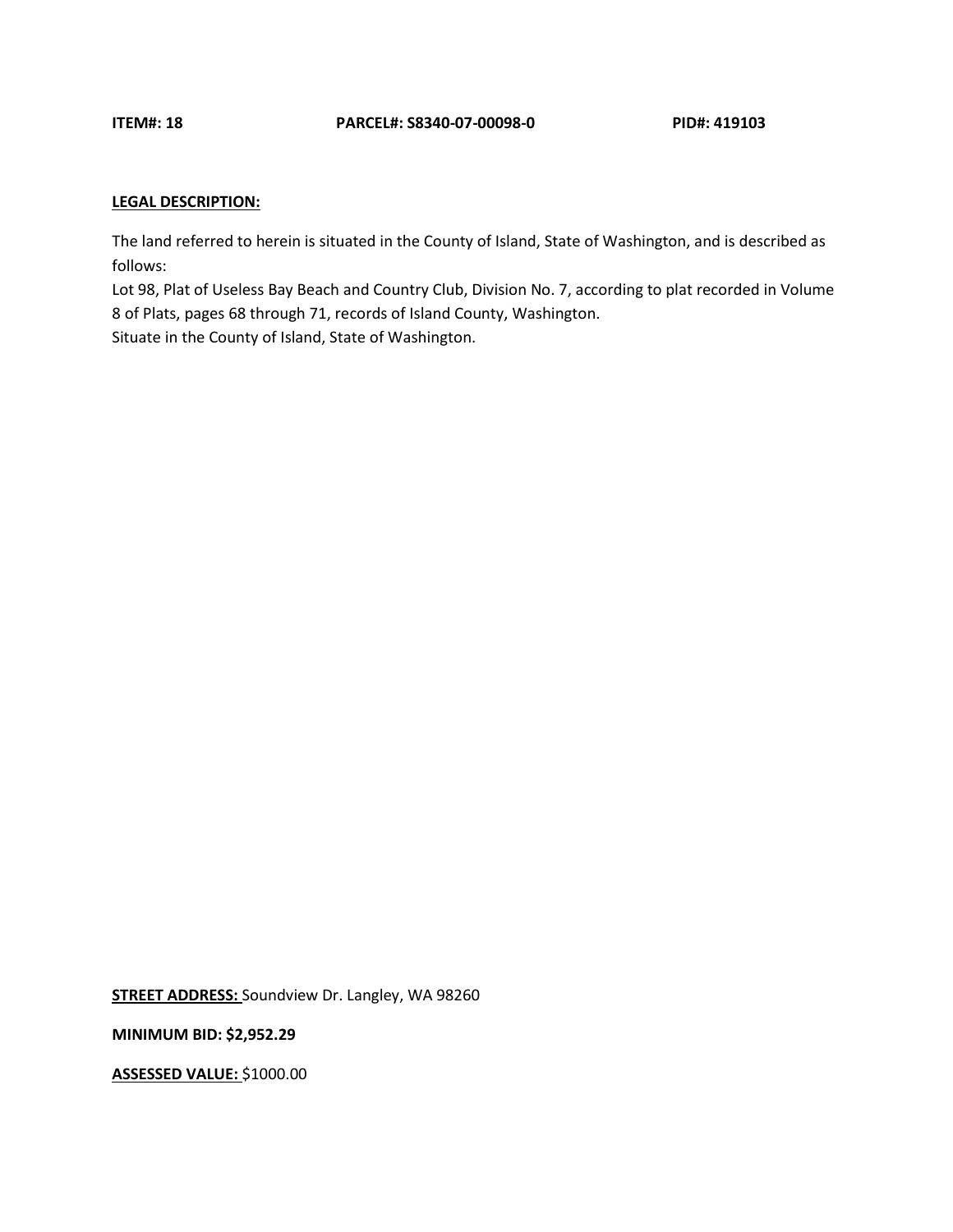The land referred to herein is situated in the County of Island, State of Washington, and is described as follows:

Lot 99, Plat of Useless Bay Beach and Country Club, Division No. 7, according to plat recorded in Volume 8 of Plats, pages 68 through 71, records of Island County, Washington. Situate in the County of Island, State of Washington.

**STREET ADDRESS:** Soundview Dr. Langley, WA 98260

**MINIMUM BID: \$3,045.99**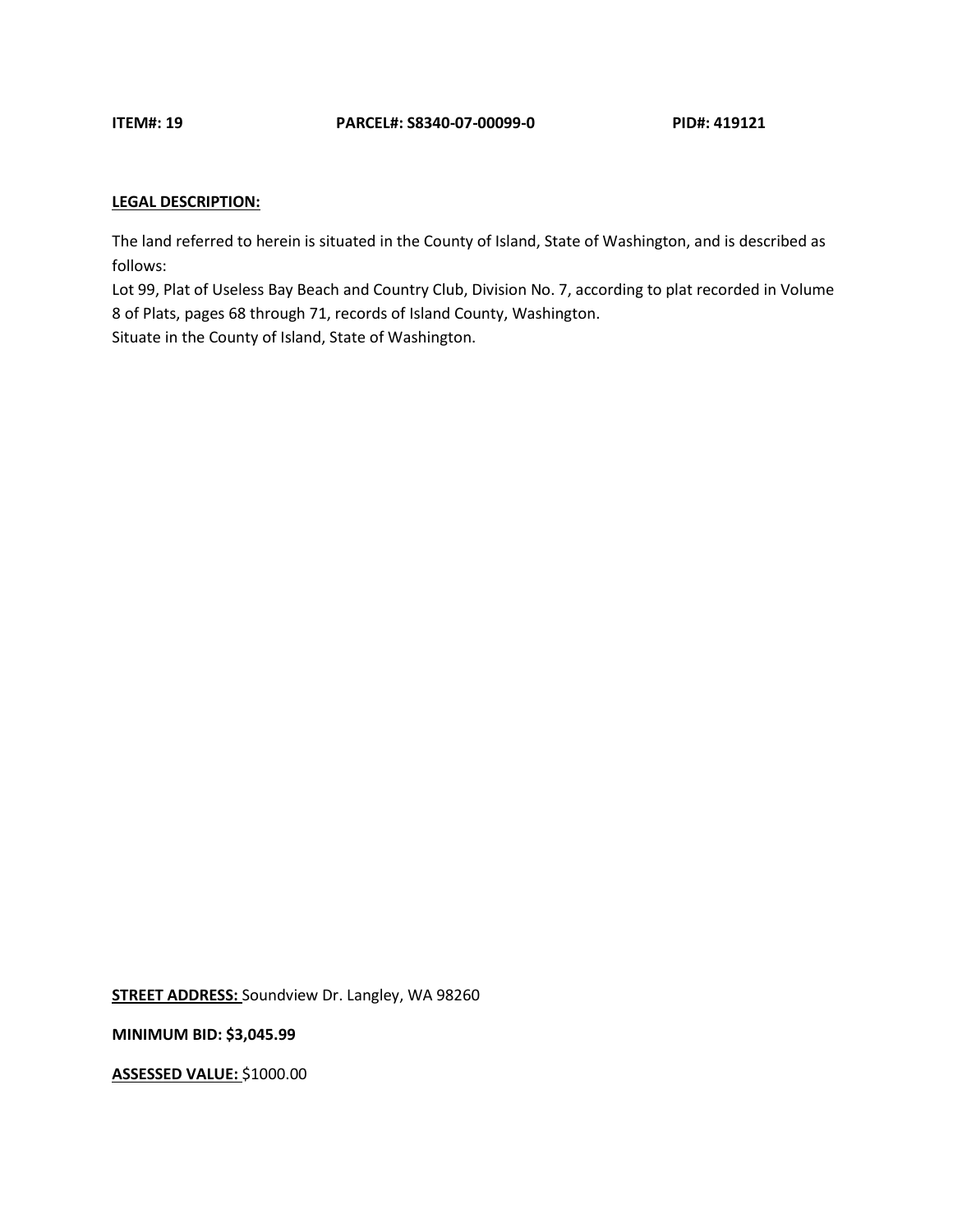The land referred to herein is situated in the County of Island, State of Washington, and is described as follows:

Lot 100, Plat of Useless Bay Beach and Country Club, Division No. 7, according to plat recorded in Volume 8 of Plats, pages 68 through 71, records of Island County, Washington. Situate in the County of Island, State of Washington.

**STREET ADDRESS:** Soundview Dr. Langley, WA 98260

**MINIMUM BID: \$3,093.43**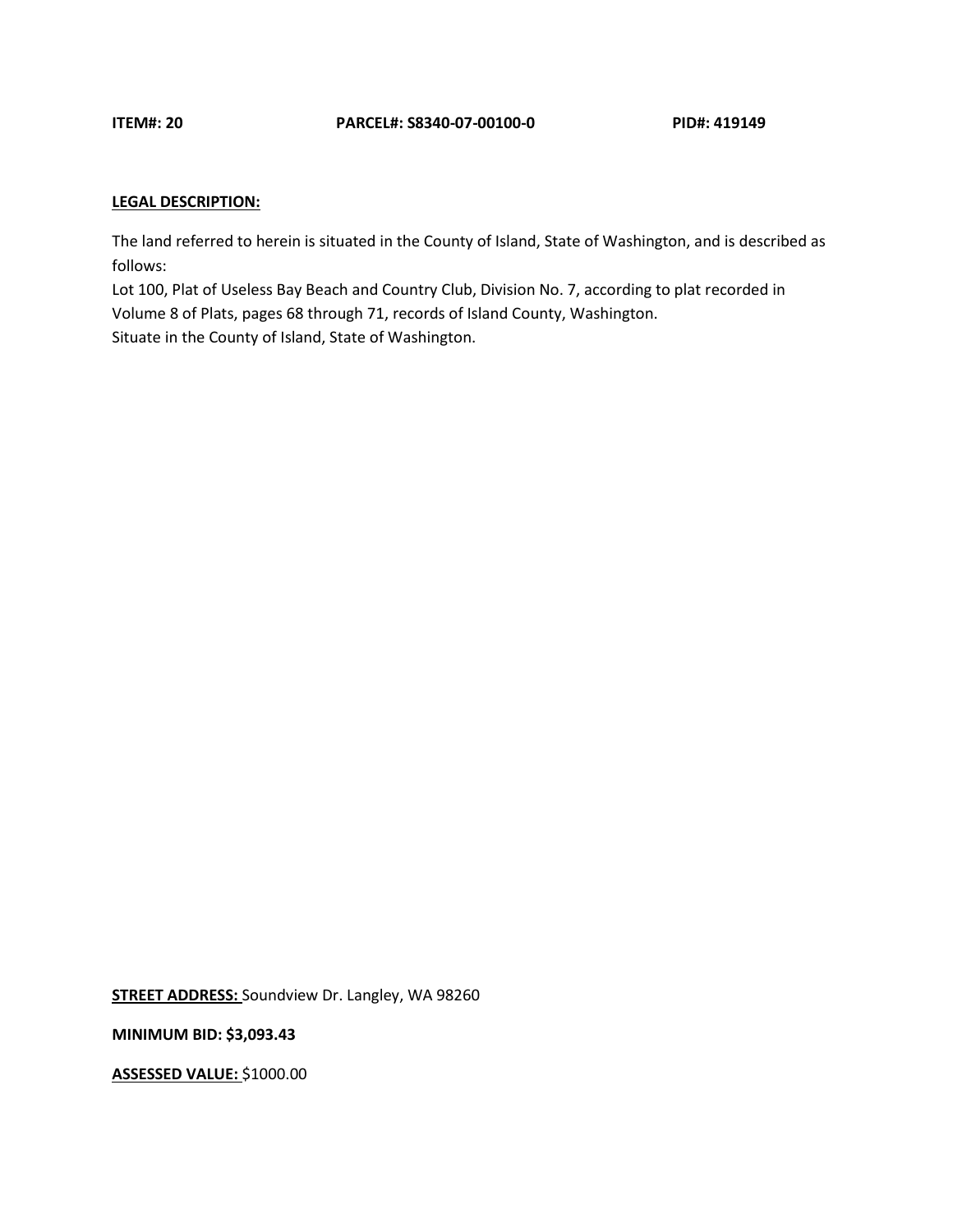The land referred to herein is situated in the County of Island, State of Washington, and is described as follows:

Lot 101, Plat of Useless Bay Beach and Country Club, Division No. 7, according to plat recorded in Volume 8 of Plats, pages 68 through 71, records of Island County, Washington. Situate in the County of Island, State of Washington.

**STREET ADDRESS:** Soundview Dr. Langley, WA 98260

**MINIMUM BID: \$3,070.94**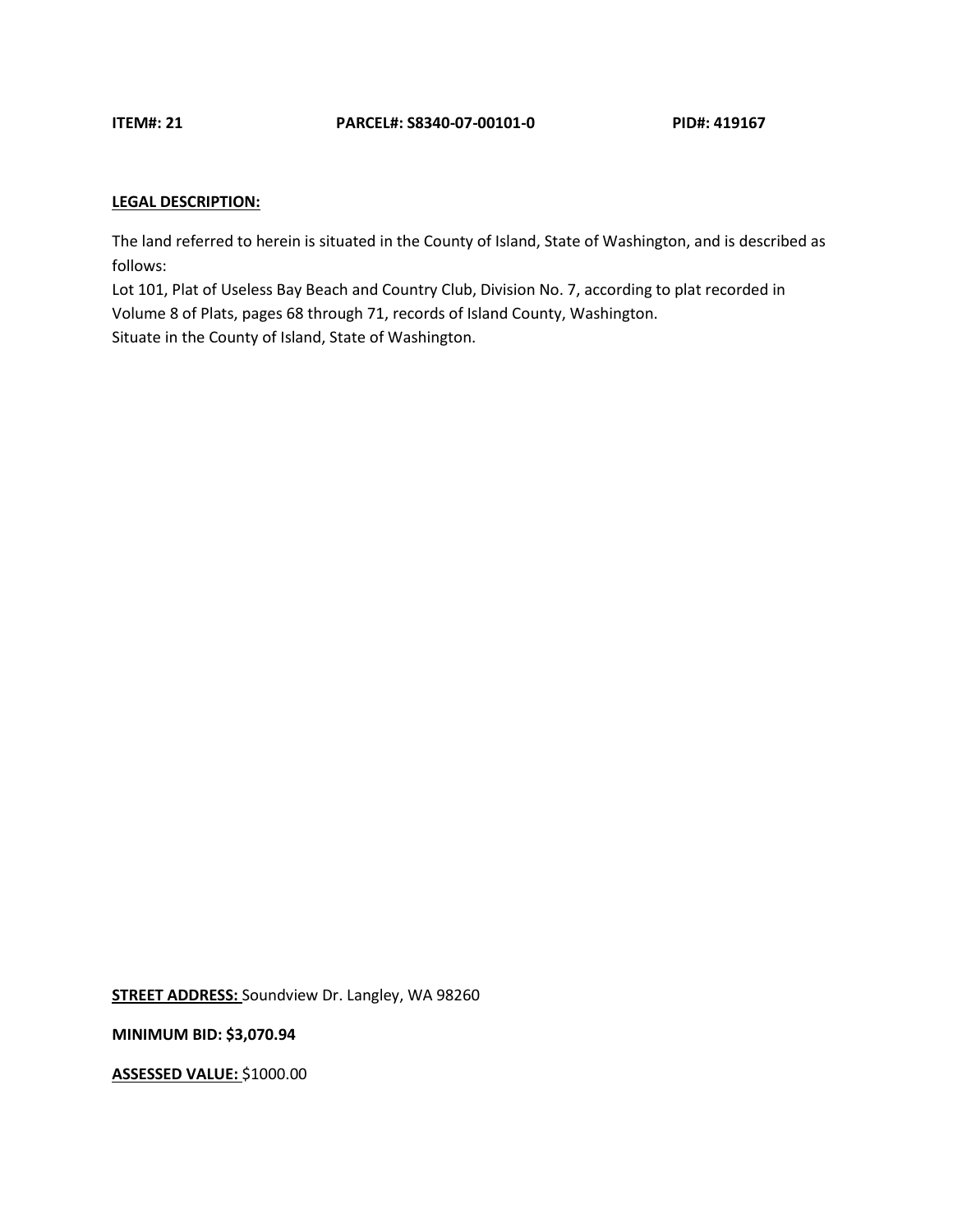The land referred to herein is situated in the County of Island, State of Washington, and is described as follows:

Lot 102, Plat of Useless Bay Beach and Country Club, Division No. 7, according to plat recorded in Volume 8 of Plats, pages 68 through 71, records of Island County, Washington. Situate in the County of Island, State of Washington.

**STREET ADDRESS:** Soundview Dr. Langley, WA 98260

**MINIMUM BID: \$3,277.00**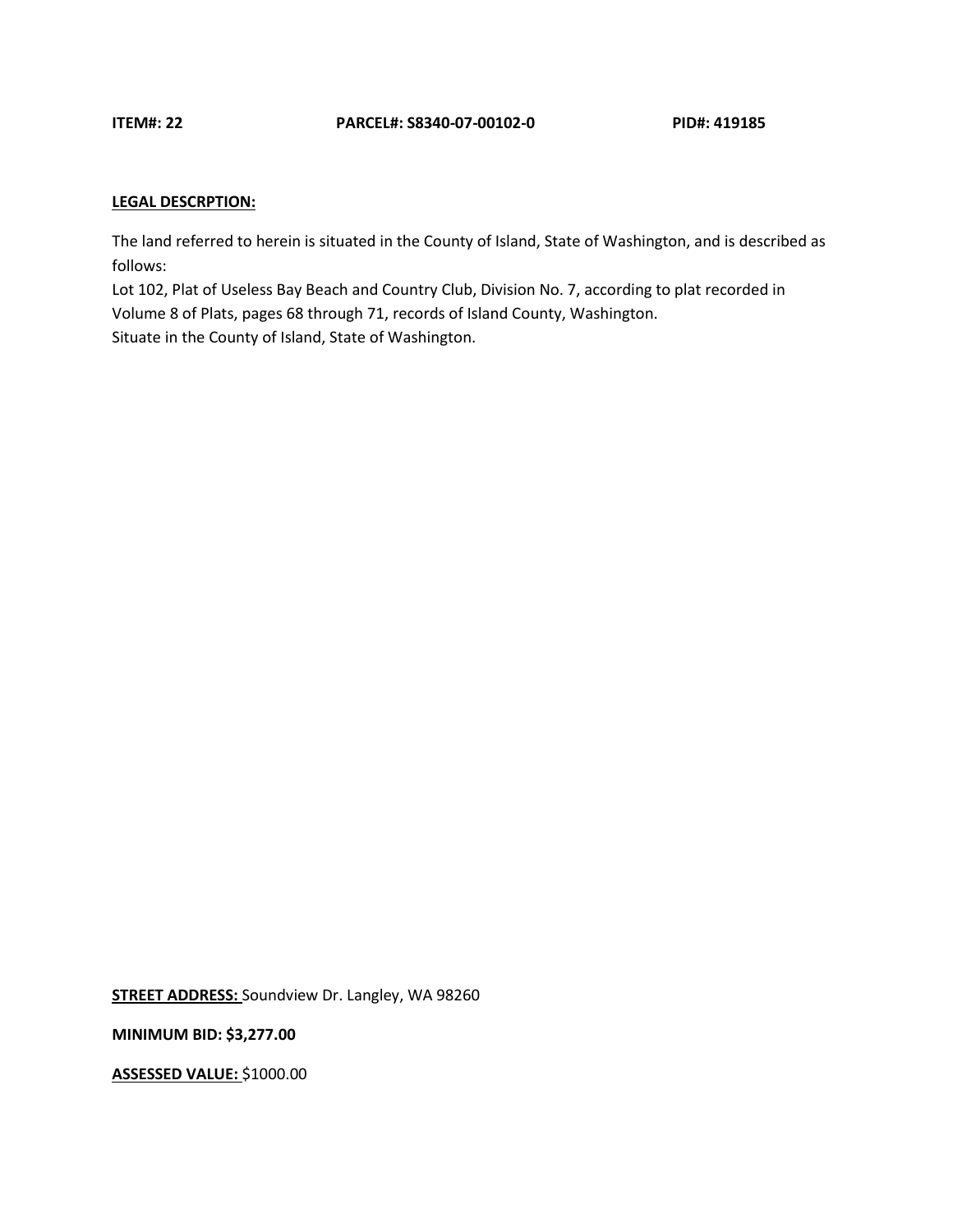The land referred to herein is situated in the County of Island, State of Washington, and is described as follows:

Lot 104, Plat of Useless Bay Beach and Country Club, Division No. 7, according to plat recorded in Volume 8 of Plats, pages 68 through 71, records of Island County, Washington. Situate in the County of Island, State of Washington.

**STREET ADDRESS:** Soundview Dr. Langley, WA 98260

**MINIMUM BID: \$2,889.85**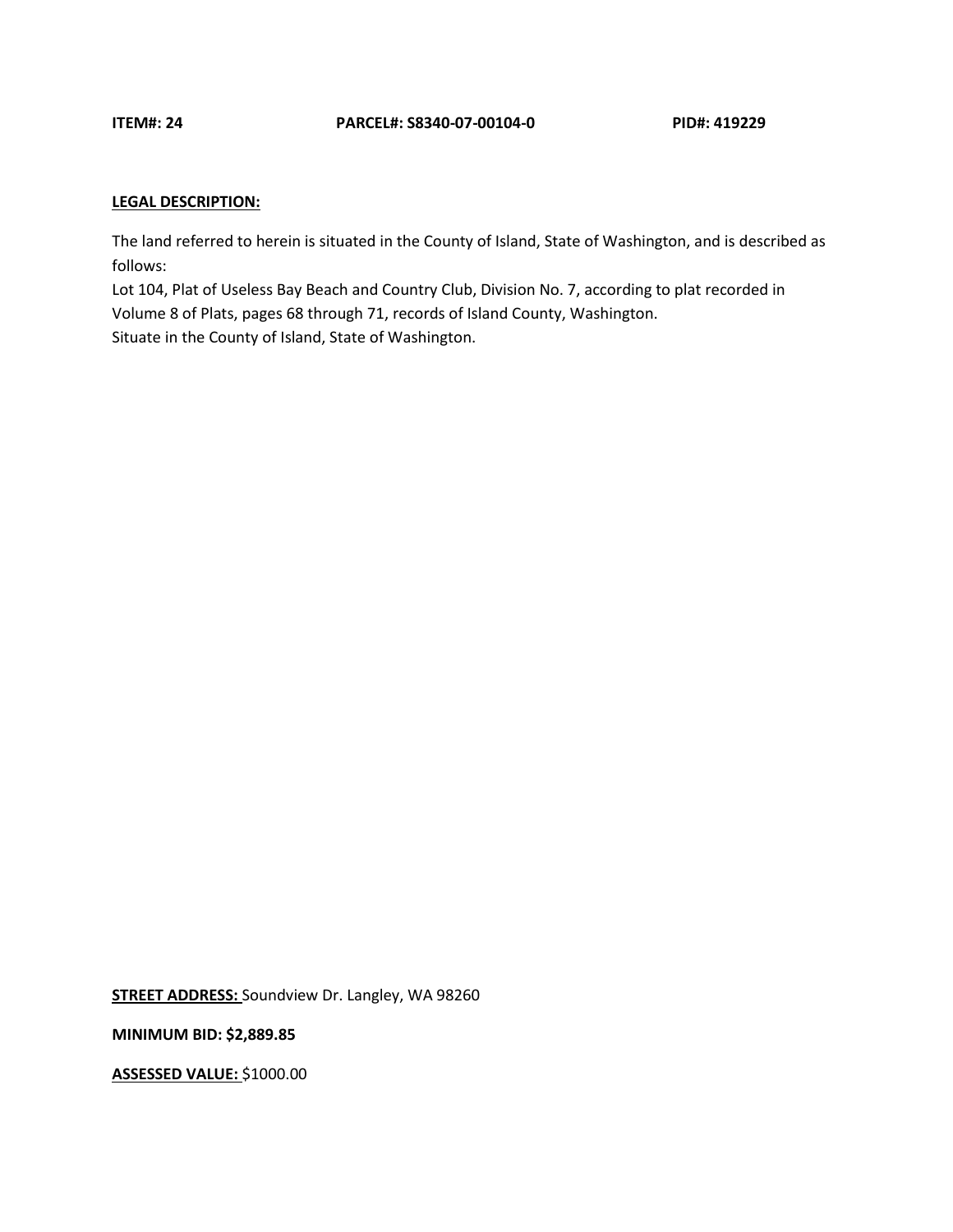The land referred to herein is situated in the County of Island, State of Washington, and is described as follows:

Lot 17, Block 8, Plat of Ledgewood Beach, Division No. 2, as per plat recorded in Volume 7 of Plats, pages 45 and 46, records of Island County, Washington.

Situate in the County of Island State of Washington.

**STREET ADDRESS:** NONE

**MINIMUM BID: \$2,733.00**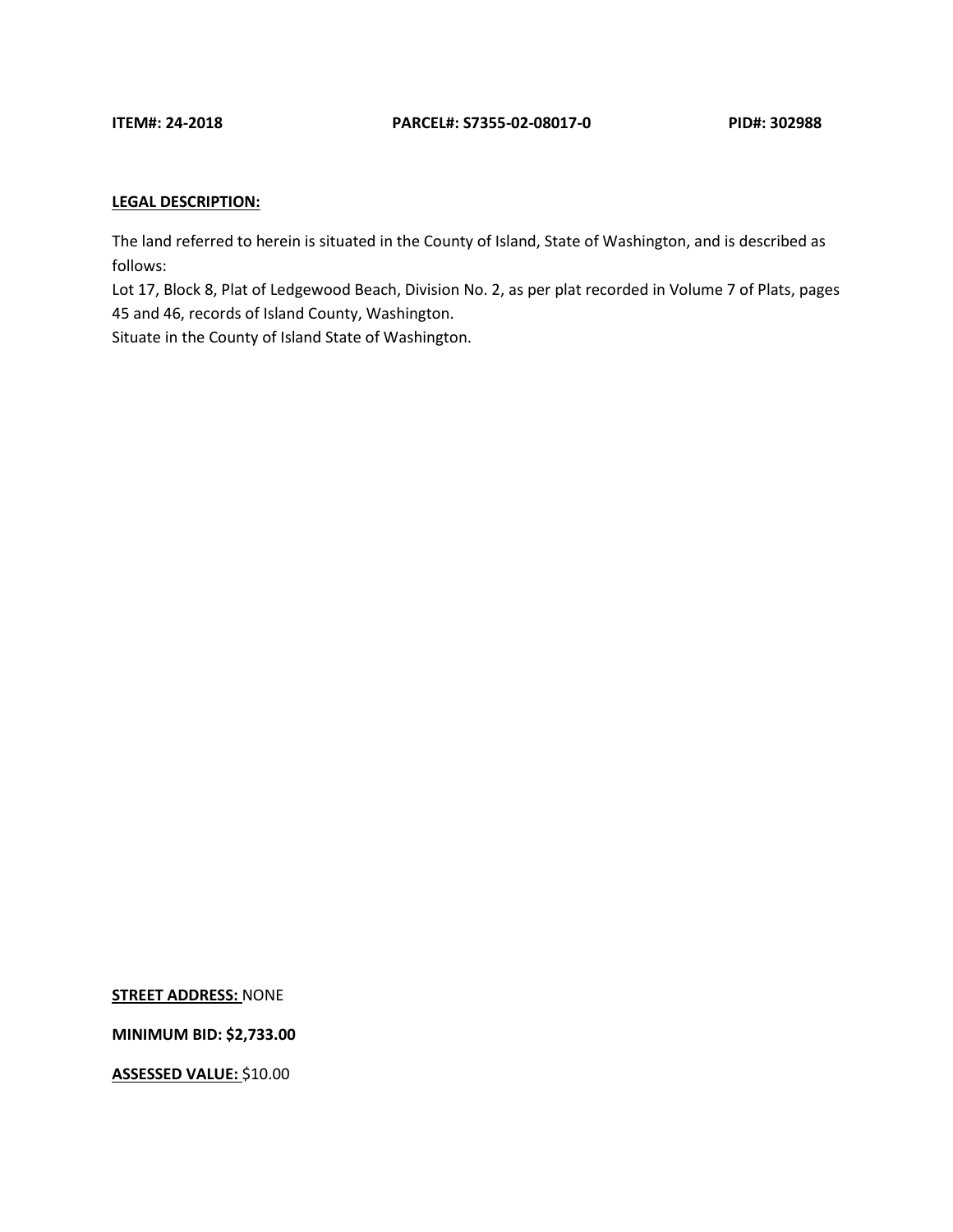The land referred to herein is situated in the County of Island, State of Washington, and is described as follows:

Lot 105, Plat of Useless Bay Beach and Country Club, Division No. 7, according to plat recorded in Volume 8 of Plats, pages 68 through 71, records of Island County, Washington. Situate in the County of Island, State of Washington.

**STREET ADDRESS:** Soundview Dr. Langley, WA 98260

**MINIMUM BID: \$2,458.96**